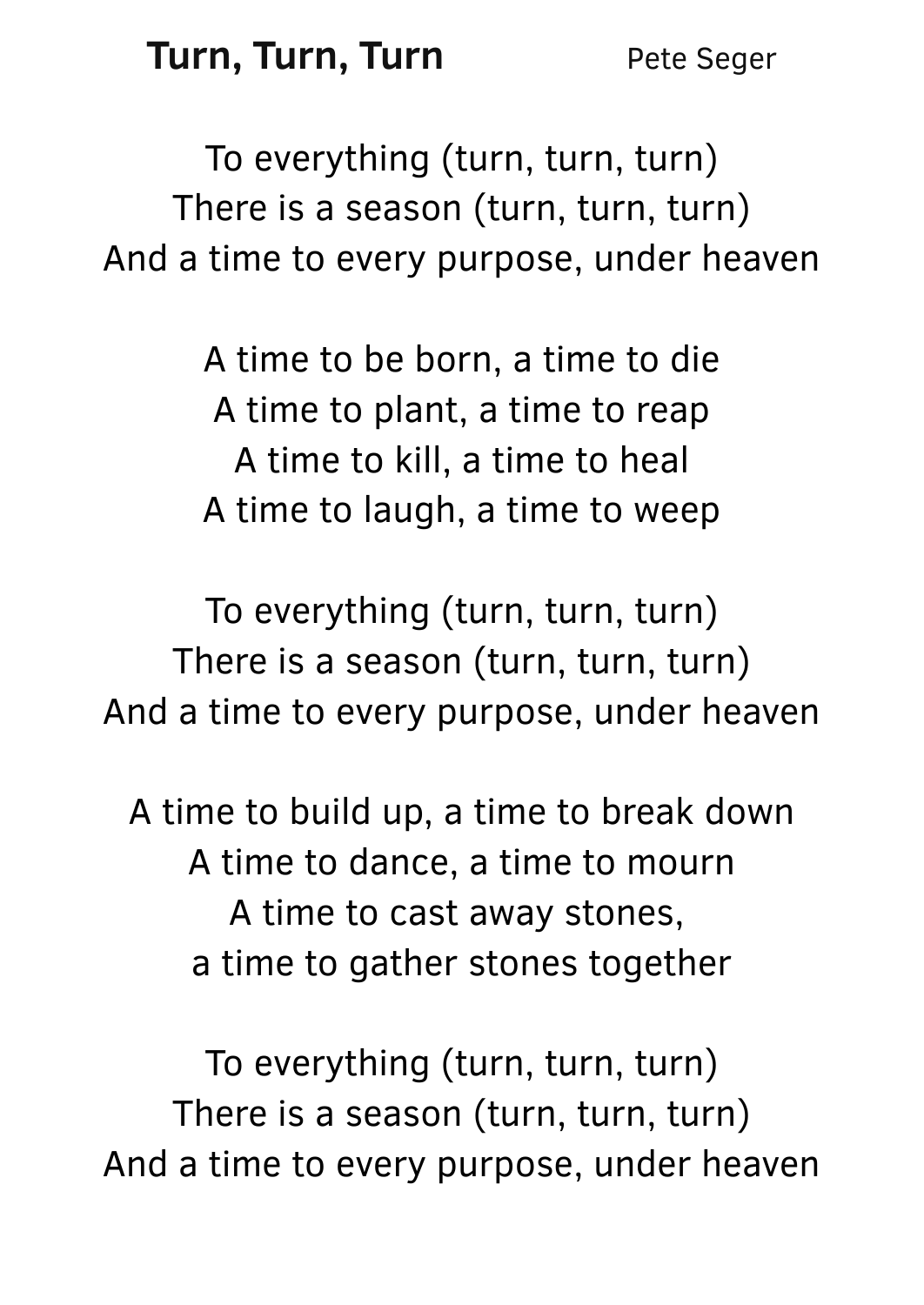A time of love, a time of hate A time of war, a time of peace A time you may embrace, a time to refrain from embracing

To everything (turn, turn, turn) There is a season (turn, turn, turn) And a time to every purpose, under heaven

> A time to gain, a time to lose A time to rend, a time to sew A time for love, a time for hate A time for peace, I swear it's not too late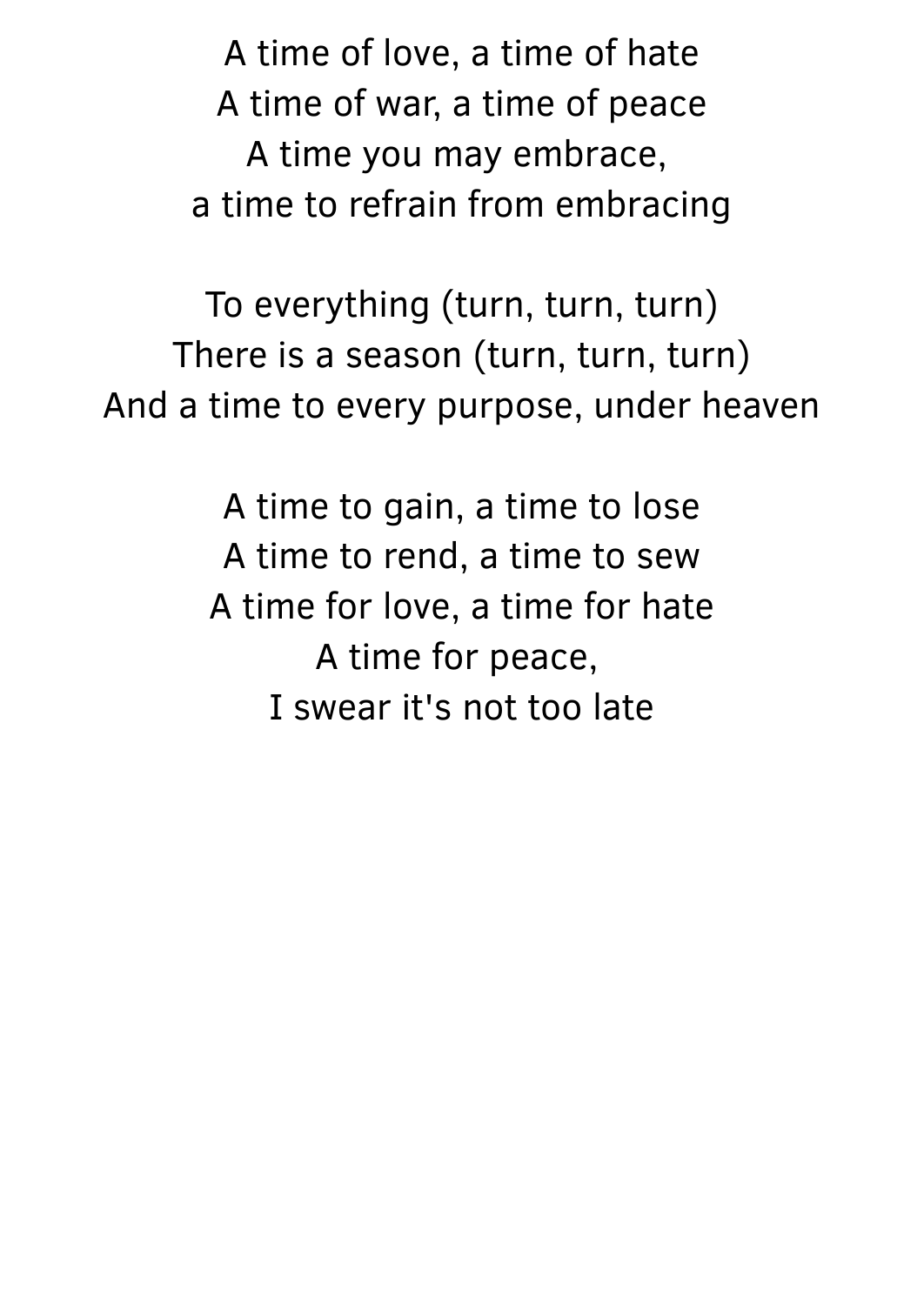## **Simple Song of Freedom** Tim Harden

Come and sing a simple song of freedom Sing it like you've never sung before Let it fill the air Tell the people everywhere We, the people here, don't want a war.

Hey there, Mister Black Man can you hear me? I don't want your diamonds or your game I just want to be someone known to you as me And I will bet my life you want the same

Come and sing a simple song of freedom Sing it like you've never sung before Let it fill the air Tell the people everywhere We, the people here, don't want a war.

Seven hundred million are you listening? Most of what you read is made of lies But speaking one to one, ain't it everybody's sun To wake to in the morning when we rise?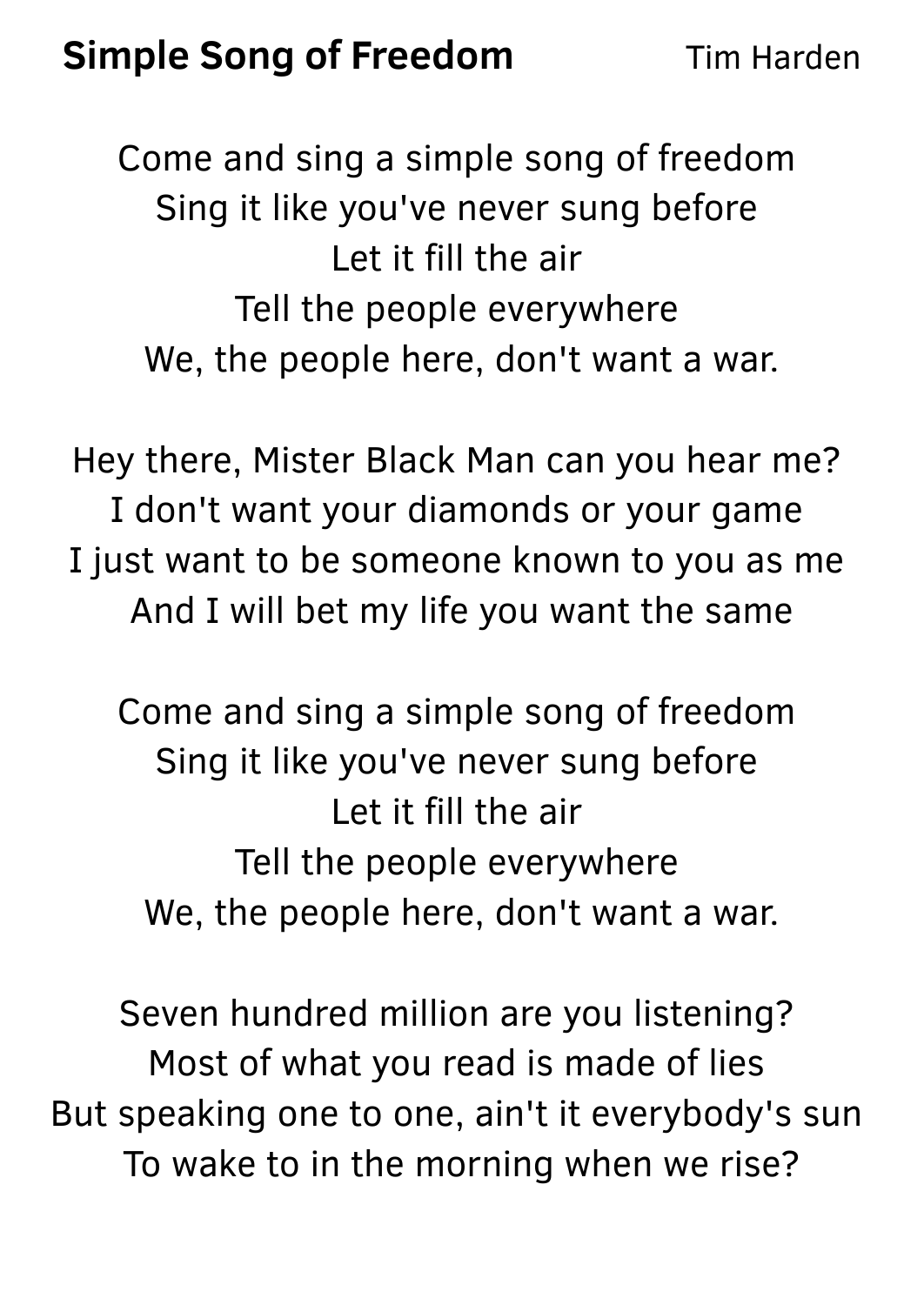Come and sing a simple song of freedom Sing it like you've never sung before Let it fill the air Tell the people everywhere We, the people here, don't want a war.

No doubt some folks enjoy doing battle Like presidents, Prime ministers and kings So let's all build them shelves where they can fight among themselves

And leave the people be who love to sing.

Come and sing a simple song of freedom Sing it like you've never sung before Let it fill the air Tell the people everywhere We, the people here, don't want a war.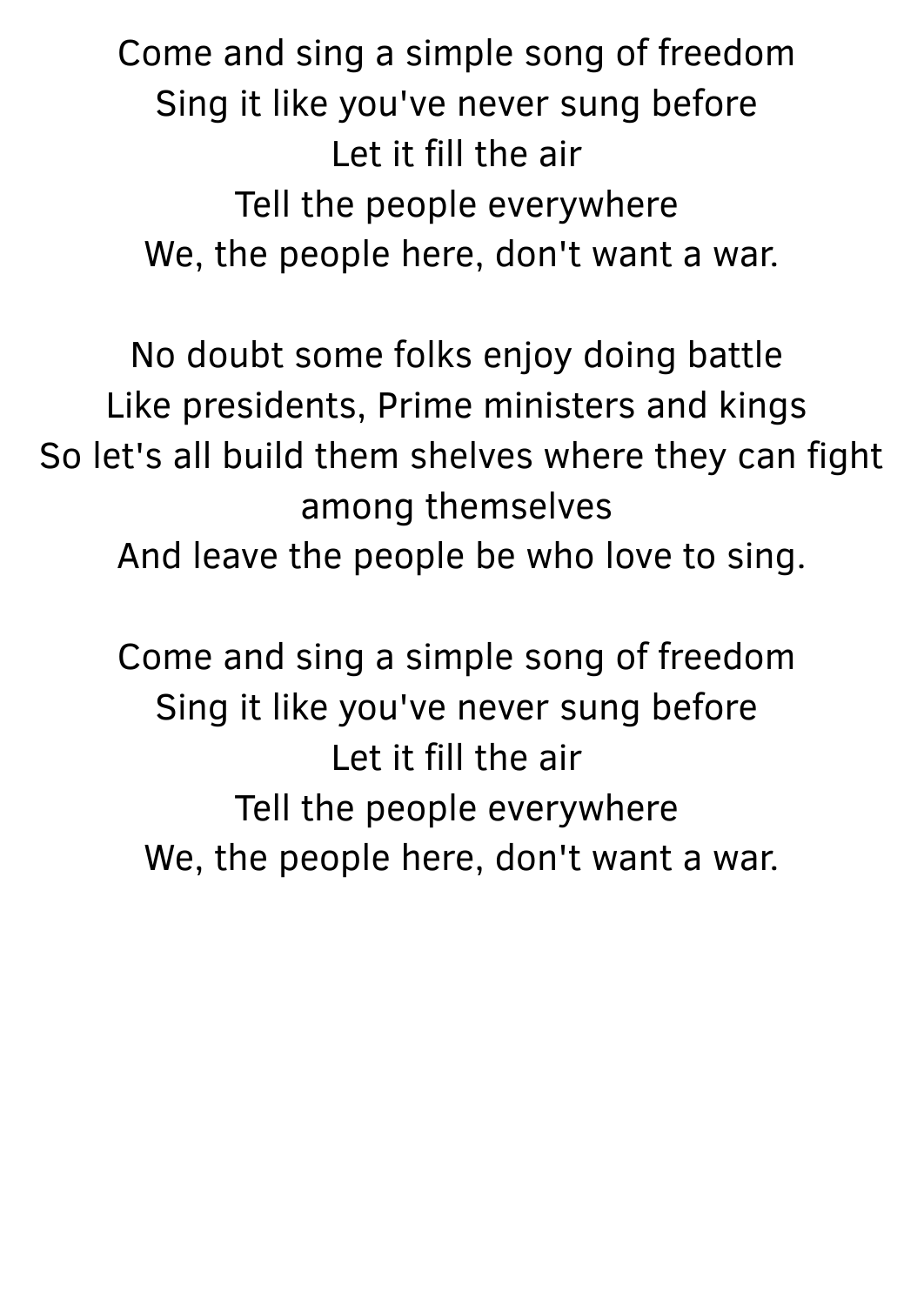**This Is My Song** Jean Sibelius/Lloyd Stone/Gloria Harkness

This is my song, O God of all the nations. A song of peace for lands afar and mine. This is my home, the country where my heart is, Here are my hopes, my dreams, my holy shrine. But other hearts in other lands are being With hopes and dreams as true and high as mine.

My country's skies are bluer than the ocean And sunlight beams on cloverleaf and pine But other lands have sunlight too, and clover And skies are everywhere as blue as mine. Oh, hear my song, Thou God of all the nations, A song of peace for their land and for mine.

This is my prayer, O Lord of all earth's kingdoms Thy kingdom come; on earth Thy will be done. Let life be lifted up throughout the cosmos And hearts united learn to live as one. Oh hear my prayer, Thou God of all the nations. Myself I give Thee, let Thy will be done,